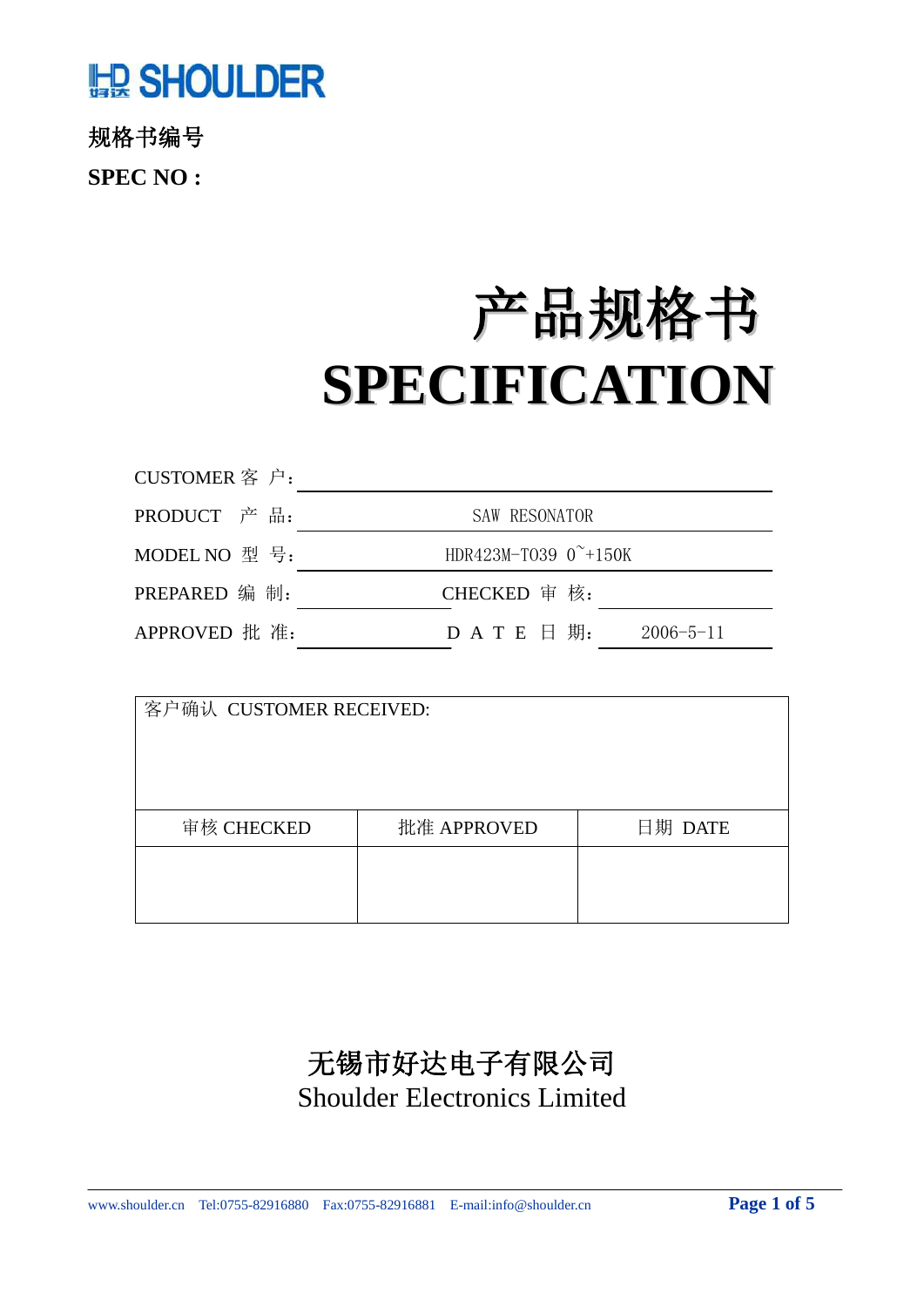

## 更改历史记录 History Record

| 更改日期<br>Date | 规格书编号<br>Spec. No. | 产品型号<br>Part No. | 客户产品型号<br>Customer No. | 更改内容描述<br>Modify Content | 备注<br>Remark |
|--------------|--------------------|------------------|------------------------|--------------------------|--------------|
|              |                    |                  |                        |                          |              |
|              |                    |                  |                        |                          |              |
|              |                    |                  |                        |                          |              |
|              |                    |                  |                        |                          |              |
|              |                    |                  |                        |                          |              |
|              |                    |                  |                        |                          |              |
|              |                    |                  |                        |                          |              |
|              |                    |                  |                        |                          |              |
|              |                    |                  |                        |                          |              |
|              |                    |                  |                        |                          |              |
|              |                    |                  |                        |                          |              |
|              |                    |                  |                        |                          |              |
|              |                    |                  |                        |                          |              |
|              |                    |                  |                        |                          |              |
|              |                    |                  |                        |                          |              |
|              |                    |                  |                        |                          |              |
|              |                    |                  |                        |                          |              |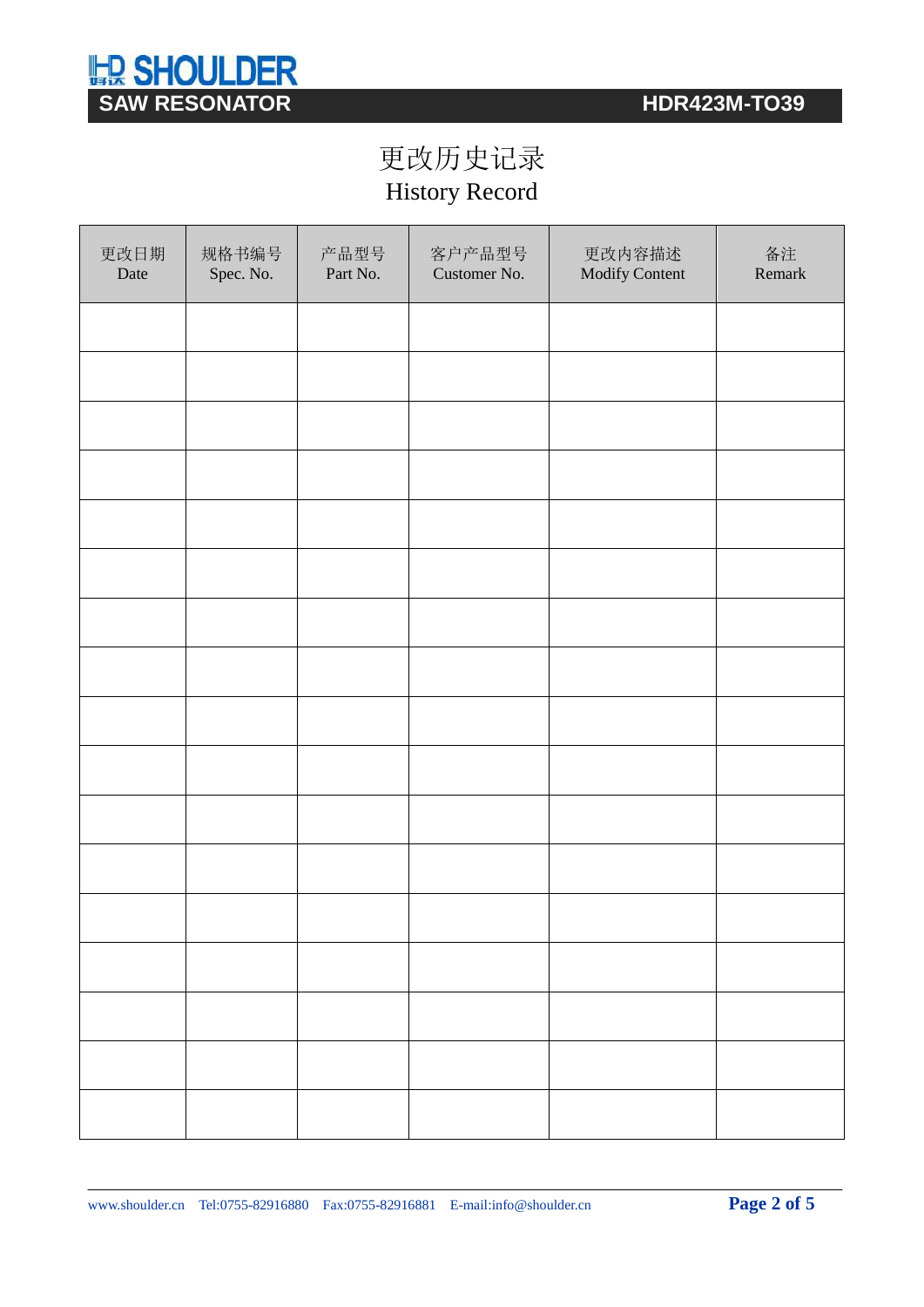

## **1. SCOPE**

This specification shall cover the characteristics of 1-port SAW resonator with used for remote-control security.

## **2. ELECTRICAL SPECIFICATION**

| DC Voltage VDC              | 10V            |  |  |
|-----------------------------|----------------|--|--|
| AC Voltage Vpp              | 10V50Hz/60Hz   |  |  |
| Operation temperature       | -40°C to +85°C |  |  |
| Storage temperature         | -45°C to +85°C |  |  |
| <b>RF Power Dissipation</b> | 0dBm           |  |  |

#### 2.2Electronic Characteristics

| <b>Item</b>                       |                               | Unites          | Minimum | Typical   | Maximum |
|-----------------------------------|-------------------------------|-----------------|---------|-----------|---------|
| Center Frequency                  |                               | MH <sub>z</sub> | 423.220 | 423.220   | 423.370 |
| <b>Insertion Loss</b>             |                               | dB              |         | 1.5       | 2.5     |
| <b>Quality Factor Unload Q</b>    |                               |                 | 5000    | 12800     |         |
| $50 \Omega$ Loaded O              |                               |                 | 1000    | 2000      |         |
| Temperature                       | <b>Turnover Temperature</b>   | °C              | 10      | 25        | 40      |
| Stability                         | Freq.temp.Coefficient         | $ppm$ /°C2      |         | 0.032     |         |
| Frequency Aging                   |                               | ppm/yr          |         | $<\pm 10$ |         |
| DC. Insulation Resistance         |                               | $M \Omega$      | 1.0     |           |         |
|                                   | <b>Motional Resistance R1</b> | Ω               |         | 19        | 26      |
| <b>RF</b> Equivalent<br>RLC Model | Motional Inductance L1        | $\mu$ H         |         | 74.835    |         |
|                                   | Motional Capacitance C1       | fF              |         | 1.8917    |         |
| Transducer Static Capacitance     |                               | pF              |         | 2.0       |         |

#### **3. TEST CIRCUIT**

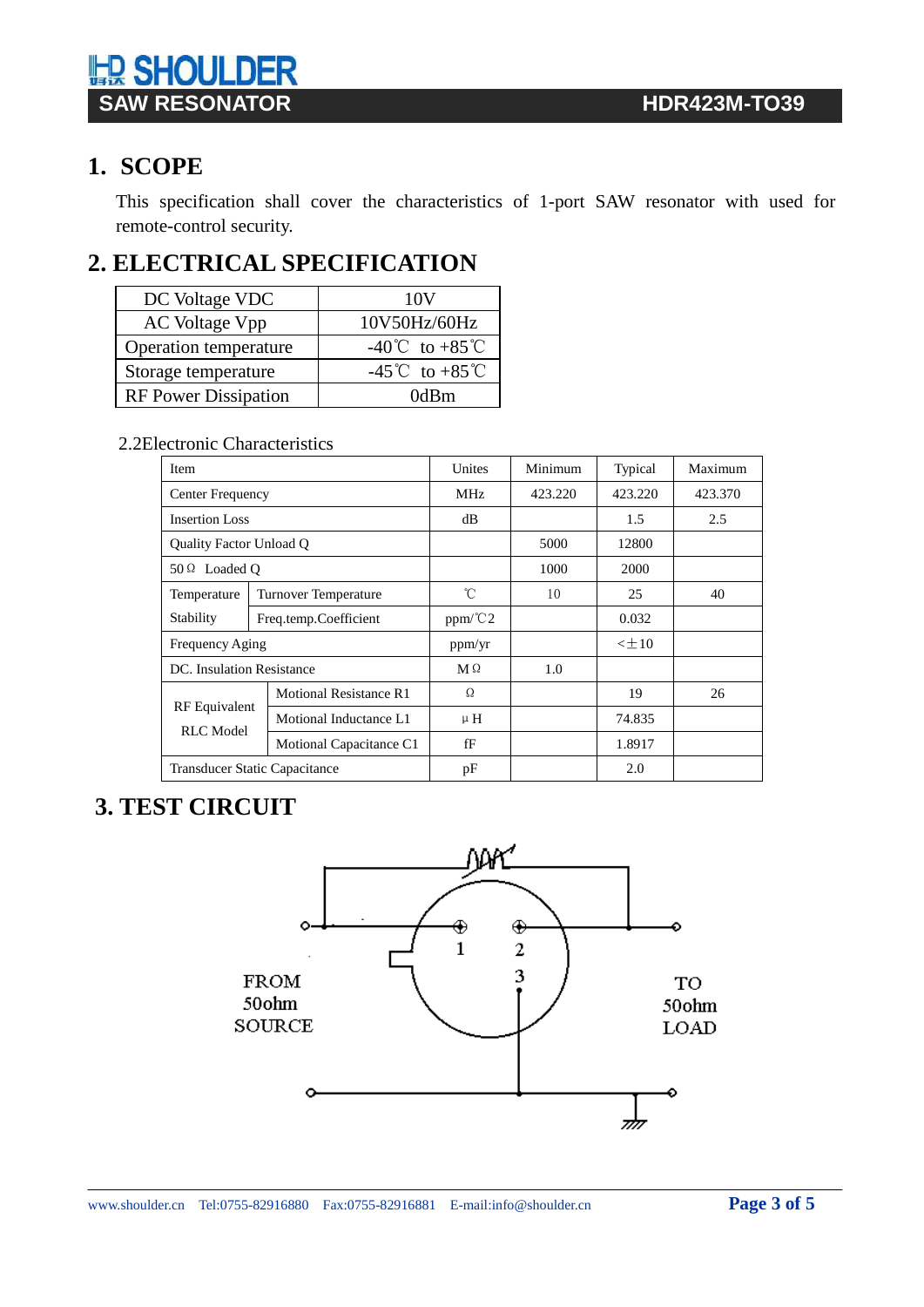# **IED SHOUL DE SAW RESONATOR CONVERTISION CONTRACTS IN THE RESONATOR**

## **4. DIMENSION**



## **5. ENVIRONMENTAL CHARACTERISTICS**

5-1 High temperature exposure

Subject the device to  $+85^{\circ}$  for 16 hours. Then release the resonator into the room conditions for 24 hours prior to the measurement. It shall fulfill the specifications in 2.2.

5-2 Low temperature exposure

Subject the device to -40℃ for 16 hours. Then release the device into the room conditions for 24 hours prior to the measurement. It shall fulfill the specifications in 2.2.

5-3 Temperature cycling

Subject the device to a low temperature of  $-40^{\circ}$  for 30 minutes. Following by a high temperature of +85℃ for 30 Minutes. Then release the device into the room conditions for 24 hours prior to the measurement. It shall meet the specifications in 2.2.

5-4 Resistance to solder heat

Dip the device terminals no closer than 1.5mm into the solder bath at 260°C  $\pm 10^{\circ}$ C for  $10±1$  sec. Then release the device into the room conditions for 4 hours. The device shall meet the specifications in 2.2.

5-5 Solderability

Subject the device terminals into the solder bath at 245°C  $\pm$  5°C for 5s, More than 95% area of the terminals must be covered with new solder. It shall meet the specifications in 2.2.

5-6 Mechanical shock

Drop the device randomly onto the concrete floor from the height of 1m 3 times. the device shall fulfill the specifications in 2.2.

5-7 Vibration

Subject the device to the vibration for 1 hour each in x,y and z axes with the amplitude of 1.5 mm at 10 to 55 Hz. The device shall fulfill the specifications in 2.2.